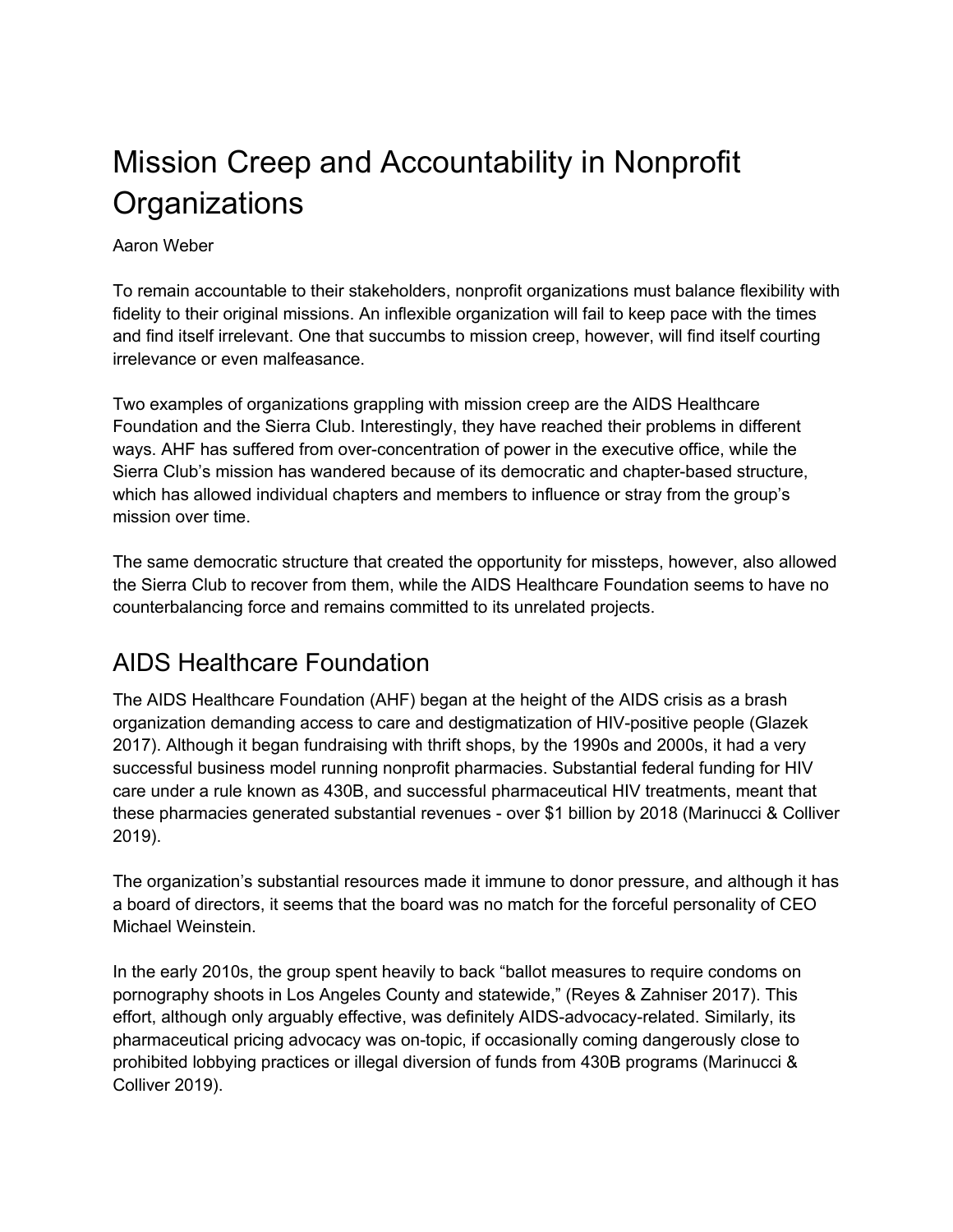The organization began to draw even more criticism after 2012, when the FDA approved Pre-Exposure Prophylaxis (PrEP) as an HIV-prevention drug. Disagreeing with most health policy experts, Weinstein opposed its use and backed that opinion with a public relations campaign funded by AHF's substantial resources. Otherwise allied groups were not pleased, and editorials with titles like "Fact-Checking AIDS Healthcare Foundation's Latest Anti-PrEP Screed" (Ryan 2015) began to appear in the gay press.

In 2016, the LA Times profiled him with quotes from detractors describing him as "Satan," a "thug," and a "bully." (Mai-Duc 2016). In 2017, the New York Times followed suit, noting that rivals in the field regarded him as a "mastermind driven by ideology, accountable to no one, with bottomless funds and an agenda marked by financial opportunism and puritanical extremes" and describing accusations of "questionable business practices, including union-busting, giving kickbacks to patients, overbilling government insurers and bullying funders into denying grants to institutional rivals" (Glazek 2017).

Although much of the earlier criticism could be attributed to stylistic differences and rivalries, the group truly began to stray from its foundations in 2016. As the LA Times reported early the following year, "the foundation sued to stop construction of two residential towers next to its headquarters... [and filed] a lawsuit challenging plans for a 15-story office building down the street." Weinstein claimed this was to preserve affordable housing for HIV-positive people, but it was difficult to avoid noting that the new buildings would have obstructed the views from his office.

Then it began to fund advocates for Measure S, a ballot measure that would impose stiff new restrictions on anything being built in Los Angeles. AHF "spent more than \$4.6 million — or nearly 99% of the campaign's contributions — to support the controversial measure." (Reyes & Zahniser 2017). The San Francisco Chronicle later reported that "the campaign mailed fake eviction notices, which confused some voters and prompted a cease-and-desist letter from the Los Angeles County Sheriff's Department" (Swan 2019). Otherwise-allied LGBT groups and city officials spoke out strongly against both the bill and AHF's involvement; Los Angeles City Controller Ron Galperin referred to AHF's activities as "squandering millions of dollars" (Linton 2017) that could otherwise have funded healthcare.

In 2019, a proposed housing law once again attracted Weinstein's attention, and he marshalled the AHF's resources to stop it (Swan 2019). SB50, proposed by California Senator Scott Wiener, would have permitted the construction of four and five-story housing near transit nodes throughout the state. Weinstein regarded it as a machine of gentrification and a handout to developers, and AHF spent heavily to oppose it. Most notably, the group sent mailers throughout San Francisco using a quotation from a 1963 James Baldwin interview, stating that "Urban renewal means Negro removal." The response from housing advocates, the local NAACP, and communities of color was scathing, but Weinstein was unrepentant.

Press (Swan 2019) also tied the opposition to Weinstein's long-standing feud with Wiener, which had begun in 2014 when Winer, then a member of the San Francisco Board of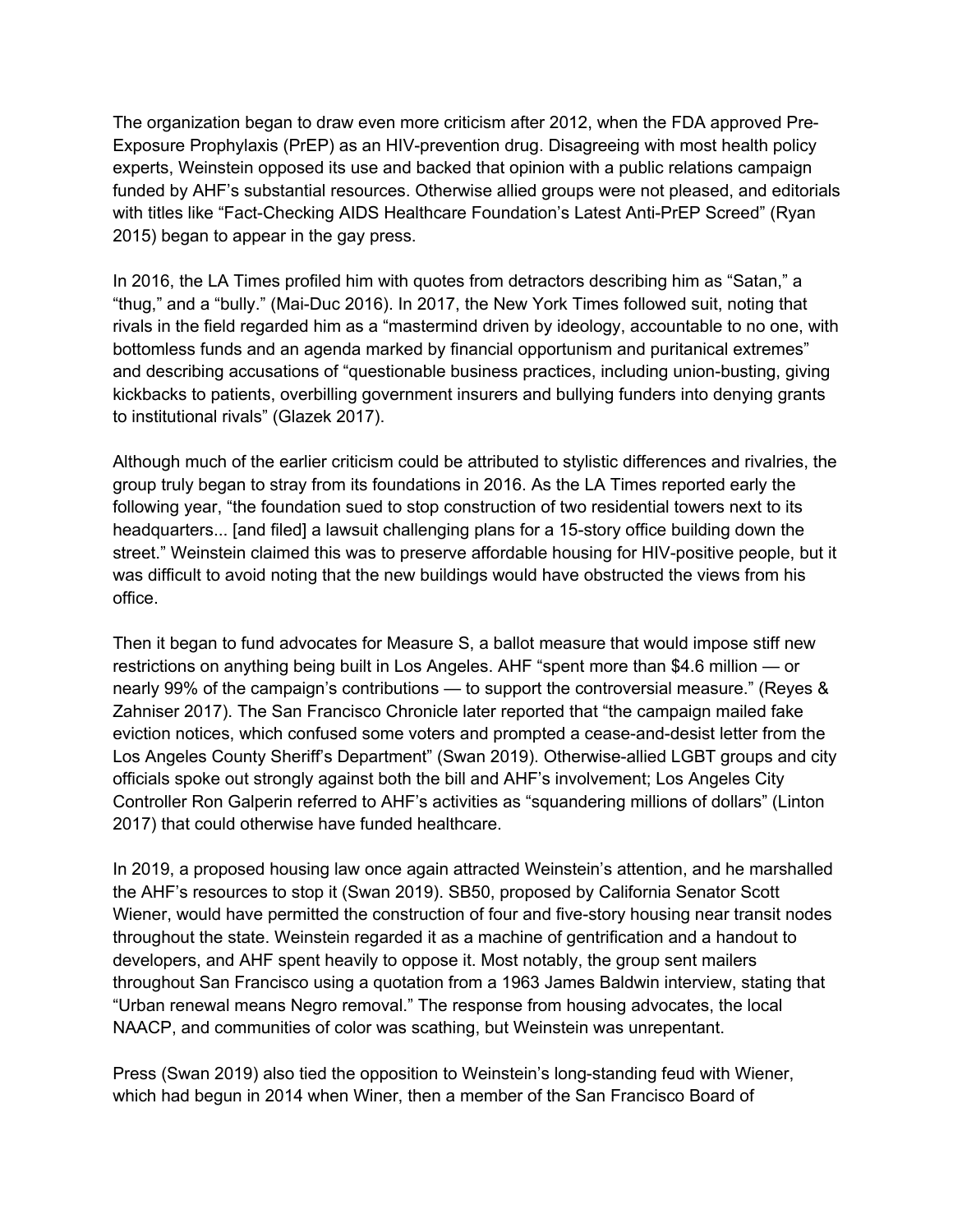Supervisors, helped make a decision which denied AHF a permit to consolidate two pharmacies into a larger location. The truth of the matter is unclear, but Wiener and Weinstein have long been opposed politically: on decriminalizing HIV exposure, on PrEP, on the usefulness of Weinstein's campaign to require condoms in pornography, and on housing. The dislike is clearly mutual: Wiener took to Twitter to describe AHF as "a pariah among **#HIV** advocates" and "a chain pharmacy & insurance company masquerading as a nonprofit" with "zero credibility," and arguing that their "despicable" political actions impermissibly diverted funds from health care (Wiener 2019).

AHF continued to follow its CEO's off-topic passions with no interference from the board. In August, 2019, the group sued the City of Los Angeles in an effort to preserve what it deemed a historical record shop (Britschgi 2019). That same month, California Senator Ben Hueso requested that the state Attorney General's office open an investigation into the group for misuse of its 430B funds (Marinucci & Colliver 2019).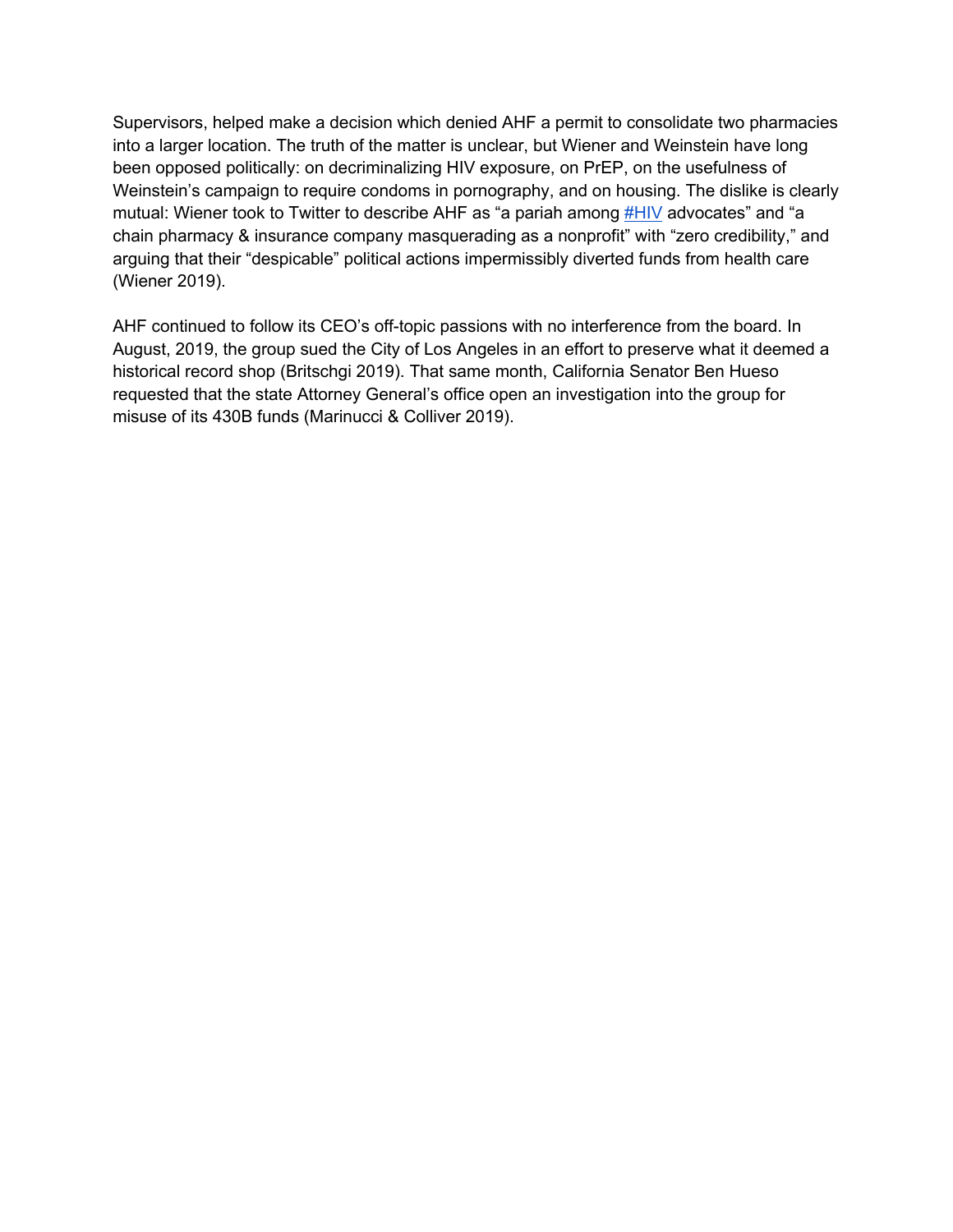#### Sierra Club

There are two notable examples of the Sierra Club encountering and recovering from dangerous levels of mission creep. The first was with immigration. Although the Sierra Club had long promoted family planning and a stable human population as an environmental cause (Hopkins 2018) in the late 1990s and early 2000s an anti-immigrant faction began to demand that the club address US population growth. They wished, in other words, to legitimize their antiimmigration views, often sourced from explicitly racist groups like VDare (Barringer 2004), by tying them to a well-respected liberal organization.

The democratic structure of the organization and a low threshold for voting allowed thousands of new members, influenced by a small number of board members, to push for that position (Worth 2019). Bitterly-fought board elections in 2004 (Nijhuis 2004) ended in defeat for the insurgent group.

The Sierra Club has since spent significant effort undoing the damage to its reputation. Even in 2018, Sierra Club Director of Strategic Partnerships Hopkins, reflecting on the struggle, wrote that "the Sierra Club was vulnerable to organized bigotry because of our democratic structure. Part of the reason that [bigoted] ideas are still popular is because the Sierra Club was slow to act" (Hopkins 2018).

Although the immigration controversy remained fresh in the minds of Sierra Club leadership, mission-related disputes appeared again in the late 2010s. This time, the club's work to preserve open space collided with a housing crisis and the efforts of other environmental groups to lower carbon emissions by clustering housing and jobs near mass transit. Although the national organization issued repeated statements in favor of transit-oriented development, state and local chapters opposed them. Most notably, the San Francisco chapter repeatedly used thinly-supported historical or environmental preservation justifications to block both individual projects and changes to San Francisco development policy. Dissenters within and outside the organization saw these actions as counter to the Club's mission, and complained that they were exacerbating the region's ongoing housing crisis and increasing the very carbon emissions that the national and statewide groups claimed to want to quell.

In 2016, Sierra Club member Conor Johnston wrote with dismay that the local San Francisco chapter of the club had opposed numerous infill housing developments that would have been environmentally sound, claiming that the decision had been made by "a handful of NIMBYs who put their personal agenda above the environment."

In 2017, the incongruity continued. Although the national group continued to claim to support transit-oriented living, low-carbon living, and a move away from cars, the San Francisco chapter united to oppose redevelopment of what they termed a "historic parking garage" (Lynch 2017).

Chapter member Andy Lynch attended the meeting and came to a dismaying conclusion: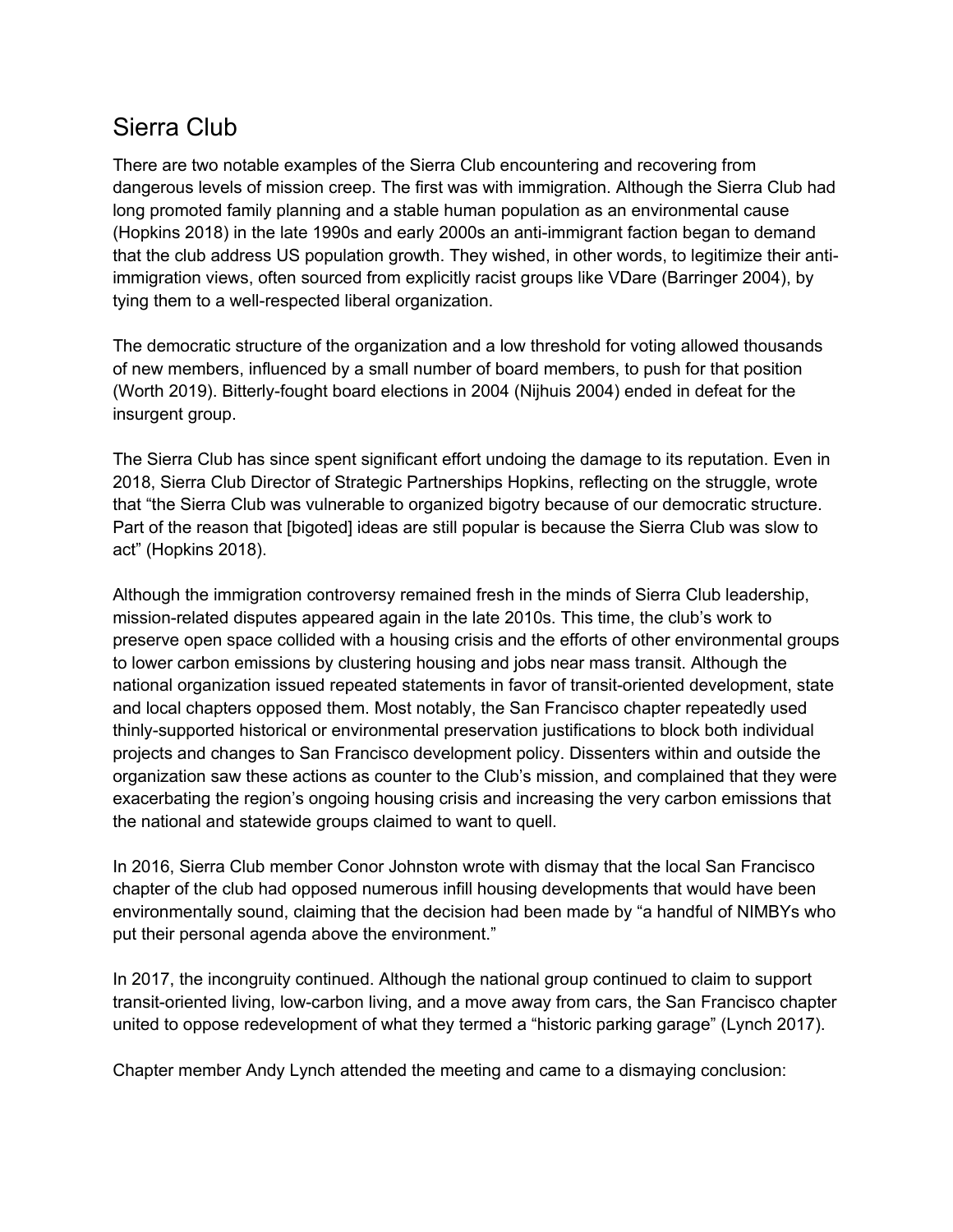The national Sierra Club promotes infill development because they know that dense, urban environments result in less greenhouse gas emissions than urban sprawl. The local San Francisco chapter has shown itself to be against urban housing on a number of policy issues. Whether it is under the guise of affordable housing activism, "smart" growth, or cynical political calculations, their activism results in more personal car commutes, more greenhouse gas emissions, and a continued threat to our climate.

Market Urbanism Report founder Scott Byer explored the contradiction in an interview with San Francisco Chapter Director Minda Berbeco. "Infill housing definitely we are supportive of," he quotes her as saying. "But at the same time, it needs to be done right."

However, it seems that in many cases, there were an infinite number of reasons that a project was "not right." As Beyer pointed out in 2014, the Club's members used multiple layers of review to drag project approvals out for years, citing an example that had been seeking approval since 2006 and showed no sign of beginning construction. At the time, the San Francisco Sierra Club was lobbying to expand review requirements in the city, making even more projects subject to extra process. The euphemism for these endless layers of review is "local control," which seems on the surface to be an entirely reasonable principle.

In 2018, in coincidental agreement with AHF, the Sierra Club opposed Senator Scott Wiener's SB827, calling it "heavy handed" (Jones 2018) and advocating for the importance of "local control." Later that year, the official housing policy of the Sierra Club of California (2018) and memos from the national group (Kash 2018) claimed to support transit-oriented development as critical to preserving the environment, but simultaneously opposed laws that might enable it.

Pushback from members and allied groups was swift. California Planning and Development Report writer Josh Stephens (2018) spoke with Sierra Club national Communications Director Maggie Kash about the national and state groups' concerns, and got no satisfactory answers. After the interview, he wrote that local control had historically been used to enforce segregation and is today used to prevent exactly the kind of development the Sierra Club claimed to support. His conclusion was that the Sierra Club had entirely lost its way: "for the good of California and the country ... I hope the Sierra Club rebuilds and refocuses itself before it's too late."

He may get his wish. In 2019, the Sierra Club issued a statement from Executive Director Michael Brune titled "Building More and Doing Better" in support of a groundbreaking Minneapolis zoning reform project that aligned with the organization's stated goals. Although it is not entirely clear that this support was due to backlash from the Club's opposition to California's housing proposal, it is plausible. And it is certain that donor support and donor pressure are more effective in the Sierra Club than they are for AHF, both in straying from the core mission and in returning to it.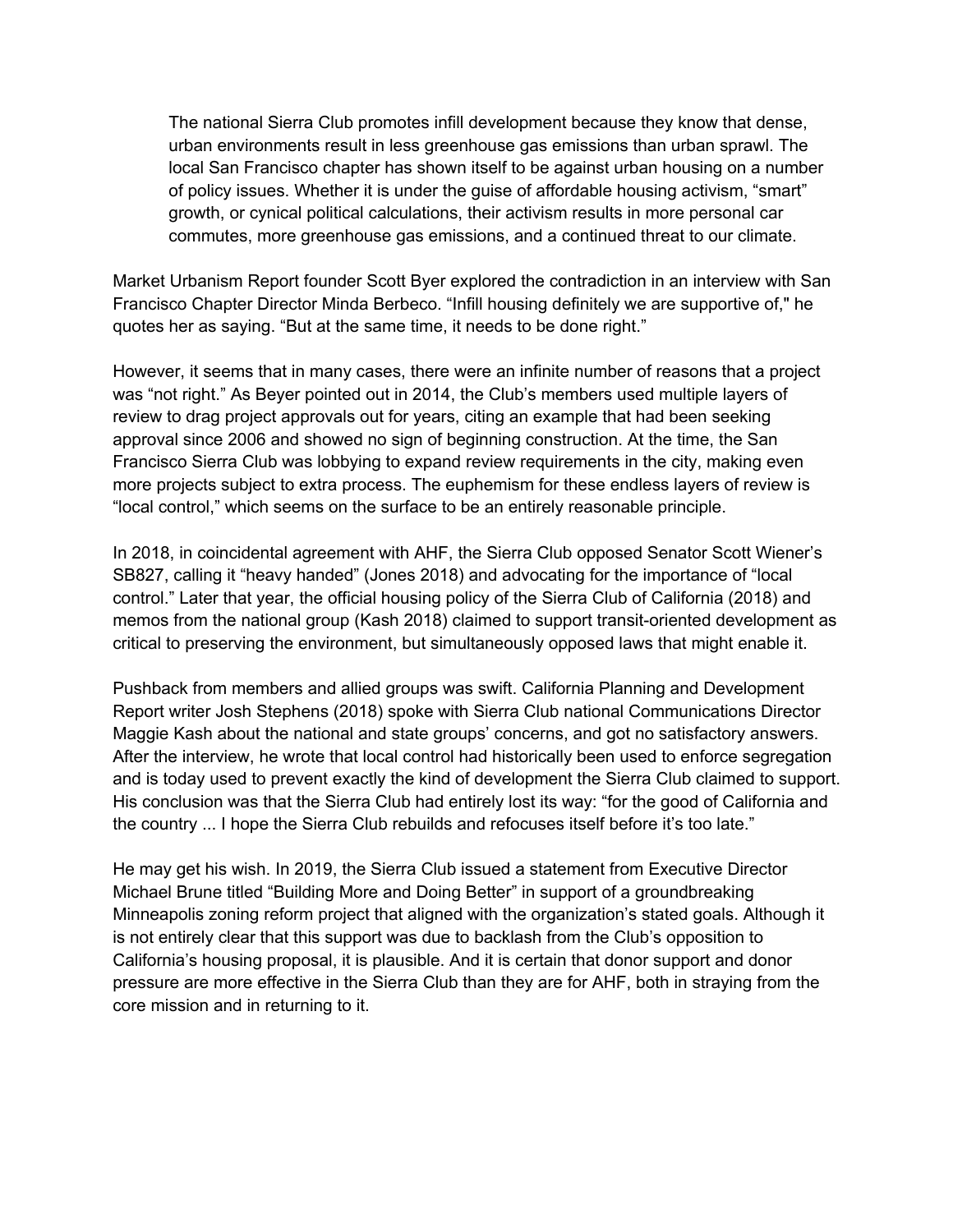## Works Cited

Britschgi, C. "Activists Try To Stop Redevelopment of 'Historic' Business Over Owners' Objections. Again." *Reason,* August 19, 2019. Retrieved from https://reason.com/2019/08/19/activists-try-to-stop-redevelopment-of-historic-business-overowners-objections-again/ on 9/27/2019.

Barringer, F. "Bitter Division For Sierra Club On Immigration." *The New York Times*, March 16, 2004. Retrieved from https://www.nytimes.com/2004/03/16/us/bitter-division-for-sierra-club-onimmigration.html on 9/19/2019

Brune, M. "Building More and Doing Better." Blog post, January 31, 2019. Retrieved from https://www.sierraclub.org/michael-brune/2019/01/affordable-housing on 9/27/2019.

Beyer, S. "San Francisco's Sierra Club is a Bastion of False Environmentalism." Forbes, May 31, 2017. Retrieved from https://www.forbes.com/sites/scottbeyer/2017/05/31/san-franciscossierra-club-is-a-bastion-of-faux-environmentalism/#773eed637c34 on 9/27/2019.

Dougherty, C. Golden Gates: The Fight for Housing - And Democracy - In America's Most Prosperous City. 2020, proof ahead of publication. Penguin Books.

Glazek, C. "The C.E.O. of H.I.V." *New York Times*, April 27, 2017, retrieved from https://www.nytimes.com/2017/04/26/magazine/the-ceo-of-hiv.html on 9/15/2019

Hopkins, H. "How the Sierra Club's History With Immigrant Rights Is Shaping Our Future," Sierra Club Blog. Retrieved from https://www.sierraclub.org/articles/2018/11/how-sierra-club-shistory-immigrant-rights-shaping-our-future on 9/27/2019.

Johnston, C. "SF Sierra Club puts politics over the planet," Letter to the editor. *San Francisco Examiner*, September 1, 2016. Retrievd from https://www.sfexaminer.com/opinion/sf-sierraclub-puts-politics-over-the-planet/ on 9/27/2019.

Jones, K. "RE: SB 827 (Wiener) Planning and Zoning: Transit-Rich Housing Bonus-- OPPOSE." January 18, 2018. Open letter, *Marin Post*, January 24, 2018. Retrieved from https://marinpost.org/blog/2018/1/24/sierra-club-california-opposes-senate-bill-827 on 9/27/2019.

Kash, M. "Sierra Club Policy on Transit-Oriented Development. Sierra Club press release, February 9, 2018. Retrived from https://www.sierraclub.org/press-releases/2018/02/sierra-clubpolicy-transit-oriented-development on 9/27/2019

Linton, J. "LGBT Leaders Rally Against Measure S," Streetsblog, February 24, 2017. Retrieved from https://la.streetsblog.org/2017/02/24/lgbt-leaders-rally-against-measure-s/ on 10/3/2019